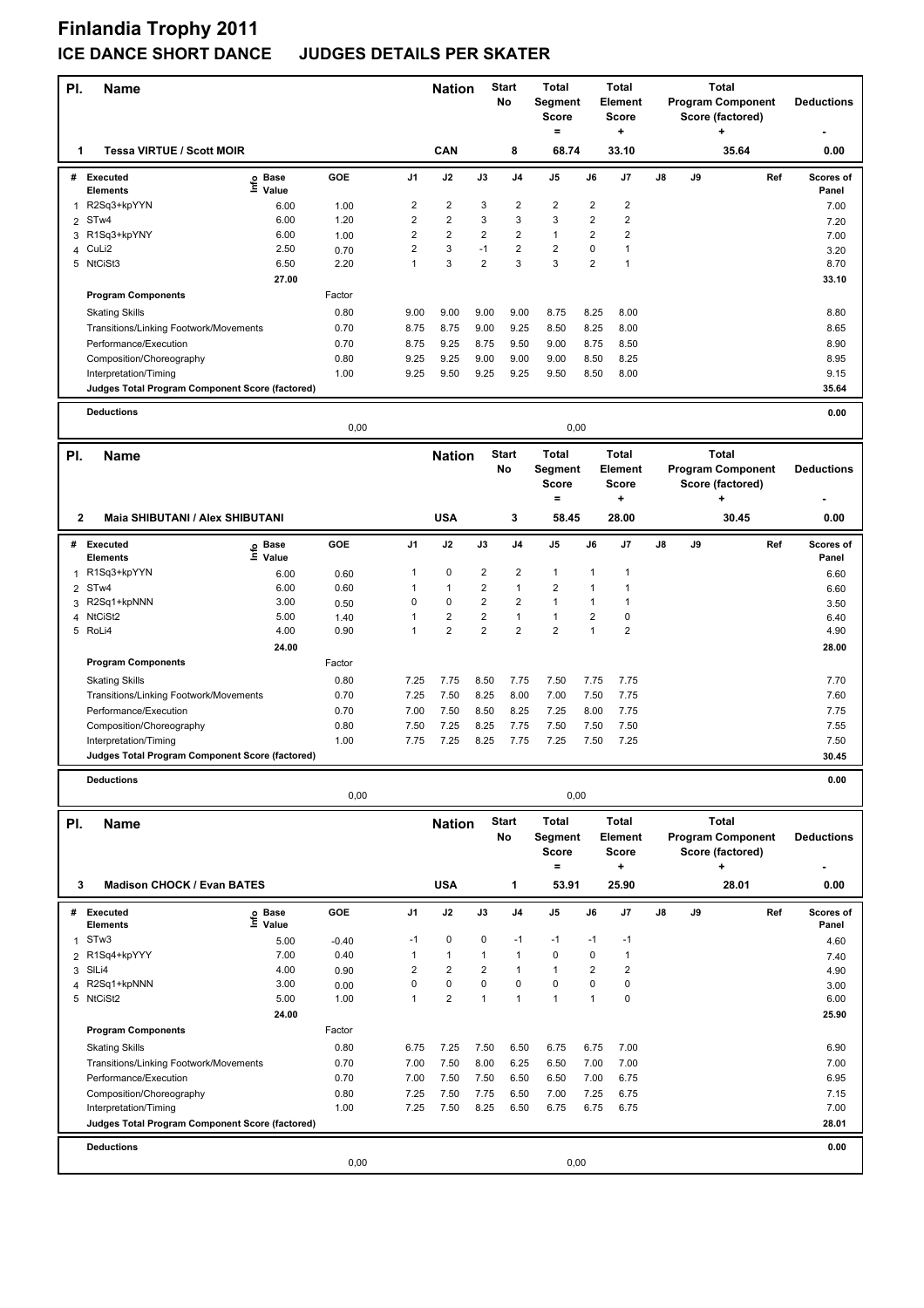# **Finlandia Trophy 2011 ICE DANCE SHORT DANCE JUDGES DETAILS PER SKATER**

| PI.                 | <b>Name</b>                                                     |                   |                 |                | <b>Nation</b>           |                     | <b>Start</b><br>No | Total<br>Segment<br><b>Score</b><br>$=$                          |                         | <b>Total</b><br><b>Element</b><br><b>Score</b><br>÷ |    |                                          | <b>Total</b><br><b>Program Component</b><br>Score (factored)<br>٠ | <b>Deductions</b> |
|---------------------|-----------------------------------------------------------------|-------------------|-----------------|----------------|-------------------------|---------------------|--------------------|------------------------------------------------------------------|-------------------------|-----------------------------------------------------|----|------------------------------------------|-------------------------------------------------------------------|-------------------|
| 4                   | <b>Charlene GUIGNARD / Marco FABBRI</b>                         |                   |                 |                | <b>ITA</b>              |                     | 7                  | 51.05                                                            |                         | 26.00                                               |    |                                          | 25.05                                                             | 0.00              |
|                     | # Executed                                                      | e Base<br>⊑ Value | GOE             | J1             | J2                      | J3                  | J <sub>4</sub>     | J <sub>5</sub>                                                   | J6                      | J7                                                  | J8 | J9                                       | Ref                                                               | <b>Scores of</b>  |
|                     | <b>Elements</b><br>STw4                                         |                   |                 | $\mathbf{1}$   | $\mathbf{1}$            | $\mathbf{1}$        | 0                  | $\mathbf{1}$                                                     | $\mathbf{1}$            | $\mathbf{1}$                                        |    |                                          |                                                                   | Panel             |
| $\mathbf{1}$<br>2   | NtCiSt2                                                         | 6.00<br>5.00      | 0.50<br>0.80    | 0              | $\mathbf{1}$            | $\mathbf{1}$        | 0                  | $\mathbf{1}$                                                     | $\overline{\mathbf{c}}$ | 1                                                   |    |                                          |                                                                   | 6.50<br>5.80      |
|                     | 3 R2Sq3+kpYNY                                                   | 6.00              | 0.20            | 0              | 0                       | 0                   | 0                  | $\mathbf{1}$                                                     | $\mathbf{1}$            | 1                                                   |    |                                          |                                                                   | 6.20              |
| 4                   | R1Sq1+kpNNN                                                     | 3.00              | 0.00            | 0              | 0                       | 0                   | 0                  | $\mathbf 0$                                                      | $\mathbf 0$             | 0                                                   |    |                                          |                                                                   | 3.00              |
|                     | 5 RoLi4                                                         | 4.00              | 0.50            | 1              | $\overline{\mathbf{c}}$ | $\mathbf{1}$        | 1                  | $\mathbf{1}$                                                     | $\mathbf{1}$            | $\mathbf{1}$                                        |    |                                          |                                                                   | 4.50              |
|                     |                                                                 | 24.00             |                 |                |                         |                     |                    |                                                                  |                         |                                                     |    |                                          |                                                                   | 26.00             |
|                     | <b>Program Components</b>                                       |                   | Factor          |                |                         |                     |                    |                                                                  |                         |                                                     |    |                                          |                                                                   |                   |
|                     | <b>Skating Skills</b>                                           |                   | 0.80            | 6.00           | 6.00                    | 6.00                | 5.75               | 6.25                                                             | 6.75                    | 6.50                                                |    |                                          |                                                                   | 6.15              |
|                     | Transitions/Linking Footwork/Movements                          |                   | 0.70            | 5.75           | 6.00                    | 6.25                | 6.00               | 6.00                                                             | 6.75                    | 6.75                                                |    |                                          |                                                                   | 6.20              |
|                     | Performance/Execution<br>Composition/Choreography               |                   | 0.70<br>0.80    | 6.00<br>6.25   | 6.50<br>6.50            | 6.00<br>6.25        | 6.00<br>5.75       | 6.25<br>6.00                                                     | 7.00<br>6.50            | 7.00<br>6.75                                        |    |                                          |                                                                   | 6.35<br>6.30      |
|                     | Interpretation/Timing                                           |                   | 1.00            | 6.00           | 6.50                    | 6.25                | 6.00               | 6.25                                                             | 6.50                    | 6.75                                                |    |                                          |                                                                   | 6.30              |
|                     | Judges Total Program Component Score (factored)                 |                   |                 |                |                         |                     |                    |                                                                  |                         |                                                     |    |                                          |                                                                   | 25.05             |
|                     | <b>Deductions</b>                                               |                   |                 |                |                         |                     |                    |                                                                  |                         |                                                     |    |                                          |                                                                   | 0.00              |
|                     |                                                                 |                   | 0,00            |                |                         |                     |                    | 0,00                                                             |                         |                                                     |    |                                          |                                                                   |                   |
| PI.                 | Name                                                            |                   |                 |                | <b>Nation</b>           |                     | <b>Start</b><br>No | <b>Total</b><br><b>Total</b><br><b>Segment</b><br><b>Element</b> |                         |                                                     |    | <b>Total</b><br><b>Program Component</b> | <b>Deductions</b>                                                 |                   |
|                     |                                                                 |                   |                 |                |                         |                     |                    | <b>Score</b><br>$=$                                              |                         | <b>Score</b><br>÷                                   |    |                                          | Score (factored)<br>٠                                             |                   |
| 5                   | Kristina GORSHKOVA / Vitali BUTIKOV                             |                   |                 |                | <b>RUS</b>              |                     | 5                  | 49.68                                                            |                         | 28.10                                               |    |                                          | 21.58                                                             | 0.00              |
| #                   | <b>Executed</b>                                                 | e Base<br>E Value | GOE             | J <sub>1</sub> | J2                      | J3                  | J <sub>4</sub>     | J <sub>5</sub>                                                   | J6                      | J7                                                  | J8 | J9                                       | Ref                                                               | Scores of         |
| $\mathbf{1}$        | <b>Elements</b><br>STw4                                         | Value<br>6.00     | 0.10            | 0              | $-1$                    | 0                   | 0                  | 0                                                                | $\mathbf{1}$            | 1                                                   |    |                                          |                                                                   | Panel<br>6.10     |
| 2                   | R1Sq4+kpYYY                                                     | 7.00              | $-0.10$         | 0              | $-1$                    | 0                   | 0                  | $-1$                                                             | $\mathbf 0$             | $\mathbf 0$                                         |    |                                          |                                                                   | 6.90              |
| 3                   | R2Sq3+kpYNY                                                     | 6.00              | $-0.30$         | 0              | $-1$                    | $-1$                | $-1$               | $-1$                                                             | $\mathbf 0$             | 0                                                   |    |                                          |                                                                   | 5.70              |
| 4                   | NtCiSt2                                                         | 5.00              | 0.00            | 0              | $\mathbf 0$             | 0                   | $\pmb{0}$          | $\pmb{0}$                                                        | $\pmb{0}$               | $-1$                                                |    |                                          |                                                                   | 5.00              |
| 5                   | RoLi4                                                           | 4.00              | 0.40            | $\mathbf{1}$   | $\mathbf{1}$            | 0                   | $\mathbf{1}$       | $\mathbf 0$                                                      | $\mathbf{1}$            | 1                                                   |    |                                          |                                                                   | 4.40              |
|                     |                                                                 | 28.00             |                 |                |                         |                     |                    |                                                                  |                         |                                                     |    |                                          |                                                                   | 28.10             |
|                     | <b>Program Components</b>                                       |                   | Factor          |                |                         |                     |                    |                                                                  |                         |                                                     |    |                                          |                                                                   |                   |
|                     | <b>Skating Skills</b>                                           |                   | 0.80            | 5.00           | 4.25                    | 6.00                | 5.75               | 5.25                                                             | 6.00                    | 6.25                                                |    |                                          |                                                                   | 5.60              |
|                     | Transitions/Linking Footwork/Movements<br>Performance/Execution |                   | 0.70<br>0.70    | 4.75<br>5.00   | 4.00<br>4.25            | 5.50<br>5.75        | 5.50<br>5.75       | 4.75<br>5.00                                                     | 6.00<br>5.75            | 6.25<br>6.00                                        |    |                                          |                                                                   | 5.30<br>5.45      |
|                     | Composition/Choreography                                        |                   | 0.80            | 5.25           | 4.25                    | 5.25                | 5.50               | 5.25                                                             | 5.75                    | 6.00                                                |    |                                          |                                                                   | 5.40              |
|                     | Interpretation/Timing                                           |                   | 1.00            | 5.00           | 4.00                    | 5.25                | 5.50               | 4.75                                                             | 6.00                    | 5.75                                                |    |                                          |                                                                   | 5.25              |
|                     | Judges Total Program Component Score (factored)                 |                   |                 |                |                         |                     |                    |                                                                  |                         |                                                     |    |                                          |                                                                   | 21.58             |
|                     | <b>Deductions</b>                                               |                   |                 |                |                         |                     |                    |                                                                  |                         |                                                     |    |                                          |                                                                   | 0.00              |
|                     |                                                                 |                   | 0,00            |                |                         |                     |                    | 0,00                                                             |                         |                                                     |    |                                          |                                                                   |                   |
| PI.                 | <b>Name</b>                                                     |                   |                 |                | <b>Nation</b>           |                     | Start<br><b>No</b> | Total<br>Segment<br><b>Score</b><br>$=$                          |                         | Total<br><b>Element</b><br><b>Score</b>             |    |                                          | <b>Total</b><br><b>Program Component</b><br>Score (factored)      | <b>Deductions</b> |
| 6                   | Tanja KOLBE / Stefano CARUSO                                    |                   |                 |                | <b>GER</b>              |                     | 4                  | 43.71                                                            |                         | $\ddot{}$<br>23.90                                  |    |                                          | ٠<br>19.81                                                        | 0.00              |
| #                   | <b>Executed</b>                                                 | Base<br>lnfo      | GOE             | J1             | J2                      | J3                  | J <sub>4</sub>     | J5                                                               | J6                      | J7                                                  | J8 | J9                                       | Ref                                                               | Scores of         |
|                     | <b>Elements</b>                                                 | Value             |                 |                |                         |                     |                    |                                                                  |                         |                                                     |    |                                          |                                                                   | Panel             |
| $\mathbf{1}$        | STw4                                                            | 6.00              | 0.00            | 0              | 0                       | 0                   | 0                  | 0                                                                | 0                       | $-1$                                                |    |                                          |                                                                   | 6.00              |
| $\overline{2}$<br>3 | RoLi4<br>R2Sq4+kpYYY                                            | 4.00<br>7.00      | 0.20<br>$-0.30$ | 0<br>0         | $\mathbf{1}$<br>0       | $\mathbf 0$<br>$-1$ | 0<br>0             | $\mathbf{1}$<br>$-1$                                             | $\mathbf 0$<br>$-1$     | $\mathbf{1}$<br>$-2$                                |    |                                          |                                                                   | 4.20<br>6.70      |
| 4                   | R1Sq2+kpYNN                                                     | 5.00              | $-1.00$         | $-2$           | $-2$                    | $-3$                | $-2$               | $-2$                                                             | $-2$                    | $-2$                                                |    |                                          |                                                                   | 4.00              |
|                     | 5 NtCiSt1                                                       | 3.50              | $-0.50$         | 0              | $\mathbf 0$             | $-2$                | $-1$               | $-1$                                                             | $-1$                    | $-2$                                                |    |                                          |                                                                   | 3.00              |
|                     |                                                                 | 25.50             |                 |                |                         |                     |                    |                                                                  |                         |                                                     |    |                                          |                                                                   | 23.90             |
|                     | <b>Program Components</b>                                       |                   | Factor          |                |                         |                     |                    |                                                                  |                         |                                                     |    |                                          |                                                                   |                   |
|                     | <b>Skating Skills</b>                                           |                   | 0.80            | 4.50           | 5.25                    | 4.25                | 5.00               | 5.50                                                             | 5.25                    | 4.75                                                |    |                                          |                                                                   | 4.95              |
|                     | Transitions/Linking Footwork/Movements                          |                   | 0.70            | 4.75           | 4.75                    | 5.00                | 5.25               | 5.25                                                             | 5.25                    | 4.50                                                |    |                                          |                                                                   | 5.00              |
|                     | Performance/Execution                                           |                   | 0.70            | 4.75           | 5.00                    | 4.50                | 5.25               | 5.00                                                             | 5.25                    | 4.50                                                |    |                                          |                                                                   | 4.90              |
|                     | Composition/Choreography<br>Interpretation/Timing               |                   | 0.80<br>1.00    | 5.00<br>5.25   | 5.00<br>5.25            | 4.50<br>4.75        | 5.00<br>5.00       | 5.50<br>5.00                                                     | 5.00<br>5.00            | 4.50<br>4.00                                        |    |                                          |                                                                   | 4.90<br>5.00      |
|                     | Judges Total Program Component Score (factored)                 |                   |                 |                |                         |                     |                    |                                                                  |                         |                                                     |    |                                          |                                                                   | 19.81             |
|                     | <b>Deductions</b>                                               |                   |                 |                |                         |                     |                    |                                                                  |                         |                                                     |    |                                          |                                                                   | 0.00              |
|                     |                                                                 |                   | 0,00            |                |                         |                     |                    | 0,00                                                             |                         |                                                     |    |                                          |                                                                   |                   |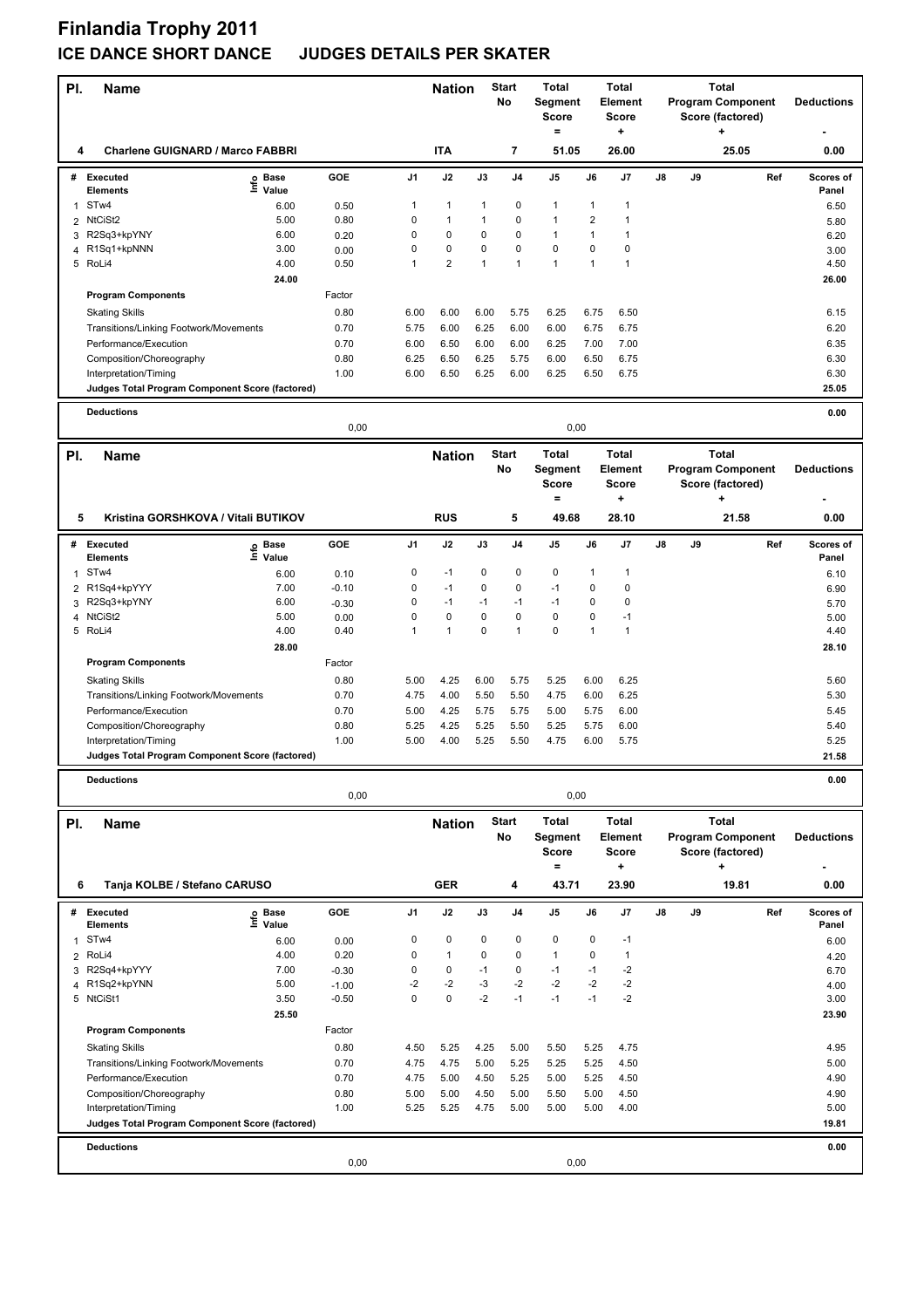# **Finlandia Trophy 2011 ICE DANCE SHORT DANCE JUDGES DETAILS PER SKATER**

| PI.          | <b>Name</b>                                                              |                         |                 |                      | <b>Start</b><br><b>Nation</b><br>No |              | <b>Total</b><br><b>Total</b><br>Segment<br>Element<br><b>Score</b><br>Score<br>$=$<br>+ |                   |              | <b>Total</b><br><b>Program Component</b><br>Score (factored) | <b>Deductions</b> |    |                          |                    |
|--------------|--------------------------------------------------------------------------|-------------------------|-----------------|----------------------|-------------------------------------|--------------|-----------------------------------------------------------------------------------------|-------------------|--------------|--------------------------------------------------------------|-------------------|----|--------------------------|--------------------|
| 7            | Olesia KARMI / Max LINDHOLM                                              |                         |                 |                      | <b>FIN</b>                          |              | 6                                                                                       | 40.31             |              | 23.30                                                        |                   |    | 17.01                    | 0.00               |
|              | # Executed                                                               | e Base<br>⊆ Value       | GOE             | J1                   | J2                                  | J3           | J4                                                                                      | J5                | J6           | J7                                                           | J8                | J9 | Ref                      | Scores of<br>Panel |
| 1            | <b>Elements</b><br>STw3                                                  | 5.00                    | 0.10            | 0                    | 0                                   | 1            | 0                                                                                       | 1                 | 0            | 0                                                            |                   |    |                          | 5.10               |
| 2            | NtCiSt2                                                                  | 5.00                    | $-0.20$         | 0                    | 0                                   | $\mathbf 0$  | 0                                                                                       | 0                 | $-1$         | $-1$                                                         |                   |    |                          | 4.80               |
|              | 3 R1Sq3+kpYNY                                                            | 6.00                    | $-0.50$         | $-1$                 | $-2$                                | $-1$         | $-1$                                                                                    | $-1$              | $-1$         | $-1$                                                         |                   |    |                          | 5.50               |
| 4            | R2Sq2+kpNNY                                                              | 5.00                    | $-0.60$         | $-1$                 | $-2$                                | $-2$         | $-1$                                                                                    | $-1$              | $-1$         | 0                                                            |                   |    |                          | 4.40               |
|              | 5 RoLi3                                                                  | 3.50                    | 0.00            | 0                    | $\mathbf{1}$                        | $-1$         | $\mathbf 0$                                                                             | 0                 | 0            | 0                                                            |                   |    |                          | 3.50               |
|              | 6 Li+TRANS                                                               | 0.00                    | 0.00            |                      |                                     |              |                                                                                         |                   |              |                                                              |                   |    |                          | 0.00               |
|              |                                                                          | 24.50                   |                 |                      |                                     |              |                                                                                         |                   |              |                                                              |                   |    |                          | 23.30              |
|              | <b>Program Components</b>                                                |                         | Factor          |                      |                                     |              |                                                                                         |                   |              |                                                              |                   |    |                          |                    |
|              | <b>Skating Skills</b>                                                    |                         | 0.80            | 4.25                 | 4.50                                | 4.50         | 4.00                                                                                    | 4.50              | 4.25         | 5.00                                                         |                   |    |                          | 4.40               |
|              | Transitions/Linking Footwork/Movements                                   |                         | 0.70            | 4.00                 | 4.00                                | 4.75         | 3.75                                                                                    | 4.00              | 4.00         | 4.50                                                         |                   |    |                          | 4.10               |
|              | Performance/Execution                                                    |                         | 0.70            | 4.50                 | 4.25                                | 4.50         | 4.25                                                                                    | 4.25              | 4.25         | 4.75                                                         |                   |    |                          | 4.35               |
|              | Composition/Choreography                                                 |                         | 0.80<br>1.00    | 4.25<br>4.50         | 4.00<br>4.25                        | 4.00<br>4.75 | 4.00<br>4.25                                                                            | 4.25<br>3.75      | 4.25<br>4.00 | 4.25<br>4.25                                                 |                   |    |                          | 4.15<br>4.25       |
|              | Interpretation/Timing<br>Judges Total Program Component Score (factored) |                         |                 |                      |                                     |              |                                                                                         |                   |              |                                                              |                   |    |                          | 17.01              |
|              |                                                                          |                         |                 |                      |                                     |              |                                                                                         |                   |              |                                                              |                   |    |                          |                    |
|              | <b>Deductions</b>                                                        |                         | 0,00            |                      |                                     |              |                                                                                         | 0,00              |              |                                                              |                   |    |                          | 0.00               |
| PI.          | <b>Name</b>                                                              |                         |                 |                      | <b>Nation</b>                       |              | <b>Start</b>                                                                            | <b>Total</b>      |              | Total                                                        |                   |    | <b>Total</b>             |                    |
|              |                                                                          |                         |                 |                      |                                     |              | No                                                                                      | Segment           |              | Element                                                      |                   |    | <b>Program Component</b> | <b>Deductions</b>  |
|              |                                                                          |                         |                 |                      |                                     |              |                                                                                         | <b>Score</b>      |              | Score                                                        |                   |    | Score (factored)         |                    |
|              |                                                                          |                         |                 |                      |                                     |              |                                                                                         | $\qquad \qquad =$ |              | +                                                            |                   |    | ÷                        |                    |
| 8            | Nadezhda FROLENKOVA / Mikhail KASALO                                     |                         |                 |                      | <b>UKR</b>                          |              | 10                                                                                      | 38.91             |              | 21.80                                                        |                   |    | 18.11                    | 1.00               |
| #            | <b>Executed</b>                                                          | e Base<br>⊆ Value       | GOE             | J1                   | J2                                  | J3           | J4                                                                                      | J5                | J6           | J7                                                           | J8                | J9 | Ref                      | Scores of          |
| 1            | <b>Elements</b><br>STw <sub>3</sub>                                      | 5.00                    | $-0.50$         | -1                   | $-1$                                | $-1$         | $-1$                                                                                    | $-1$              | $-1$         | 0                                                            |                   |    |                          | Panel<br>4.50      |
| 2            | R1Sq3+kpYNY                                                              | 6.00                    | $-0.40$         | $-1$                 | $-1$                                | $-1$         | $-1$                                                                                    | $-1$              | 0            | 1                                                            |                   |    |                          | 5.60               |
|              | 3 R2Sq2+kpNNY                                                            | 5.00                    | $-0.50$         | $-1$                 | $-1$                                | 0            | $-1$                                                                                    | $-1$              | $-1$         | $-1$                                                         |                   |    |                          | 4.50               |
| 4            | NtCiSt1                                                                  | 3.50                    | $-0.50$         | -1                   | $-1$                                | 0            | $-1$                                                                                    | $-1$              | $-1$         | $-1$                                                         |                   |    |                          | 3.00               |
|              | 5 RoLi4                                                                  | 4.00                    | 0.20            | $\mathbf{1}$         | 0                                   | 0            | $\mathbf 0$                                                                             | 0                 | 1            | 1                                                            |                   |    |                          | 4.20               |
|              | 6 Li+TRANS                                                               | 0.00                    | 0.00            |                      |                                     |              |                                                                                         |                   |              |                                                              |                   |    |                          | 0.00               |
|              |                                                                          | 23.50                   |                 |                      |                                     |              |                                                                                         |                   |              |                                                              |                   |    |                          | 21.80              |
|              | <b>Program Components</b>                                                |                         | Factor          |                      |                                     |              |                                                                                         |                   |              |                                                              |                   |    |                          |                    |
|              | <b>Skating Skills</b>                                                    |                         | 0.80            | 3.75                 | 4.25                                | 5.25         | 5.00                                                                                    | 4.50              | 5.00         | 5.00                                                         |                   |    |                          | 4.75               |
|              | Transitions/Linking Footwork/Movements                                   |                         | 0.70            | 3.50                 | 4.25                                | 5.25         | 4.75                                                                                    | 4.00              | 4.75         | 4.50                                                         |                   |    |                          | 4.45               |
|              | Performance/Execution                                                    |                         | 0.70            | 3.75                 | 4.00                                | 5.00         | 5.00                                                                                    | 4.50              | 5.00         | 4.50                                                         |                   |    |                          | 4.60               |
|              | Composition/Choreography                                                 |                         | 0.80            | 4.00                 | 3.75                                | 4.50         | 4.75                                                                                    | 4.25              | 4.75         | 4.50                                                         |                   |    |                          | 4.40               |
|              | Interpretation/Timing                                                    |                         | 1.00            | 3.75                 | 4.25                                | 5.00         | 4.75                                                                                    | 4.00              | 4.75         | 4.50                                                         |                   |    |                          | 4.45               |
|              | Judges Total Program Component Score (factored)                          |                         |                 |                      |                                     |              |                                                                                         |                   |              |                                                              |                   |    |                          | 18.11              |
|              | <b>Deductions</b>                                                        | Costume/Prop violation: | $-1.00$         |                      |                                     |              |                                                                                         |                   |              |                                                              |                   |    |                          | $-1.00$            |
|              |                                                                          |                         | 0,00            |                      |                                     |              |                                                                                         | 0,00              |              |                                                              |                   |    |                          |                    |
|              | Costume/Prop violation:                                                  |                         |                 |                      | $-1,00 -1,00$                       |              |                                                                                         | $-1,00$           |              | $-1,00$                                                      |                   |    | $-1,00$                  |                    |
| PI.          | <b>Name</b>                                                              |                         |                 |                      | <b>Nation</b>                       |              | <b>Start</b>                                                                            | Total             |              | Total                                                        |                   |    | <b>Total</b>             |                    |
|              |                                                                          |                         |                 |                      |                                     |              | No                                                                                      | Segment           |              | Element                                                      |                   |    | <b>Program Component</b> | <b>Deductions</b>  |
|              |                                                                          |                         |                 |                      |                                     |              |                                                                                         | <b>Score</b>      |              | <b>Score</b>                                                 |                   |    | Score (factored)         |                    |
|              |                                                                          |                         |                 |                      |                                     |              |                                                                                         | $\qquad \qquad =$ |              | ٠                                                            |                   |    | ÷                        |                    |
| 9            | Henna LINDHOLM / Ossi KANERVO                                            |                         |                 |                      | <b>FIN</b>                          |              | $\overline{\mathbf{2}}$                                                                 | 37.22             |              | 20.60                                                        |                   |    | 17.62                    | 1.00               |
|              | # Executed                                                               | e Base<br>⊆ Value       | GOE             | J1                   | J2                                  | J3           | J4                                                                                      | J5                | J6           | J7                                                           | J8                | J9 | Ref                      | Scores of          |
|              | <b>Elements</b>                                                          |                         |                 |                      |                                     |              |                                                                                         |                   |              |                                                              |                   |    |                          | Panel              |
| $\mathbf{1}$ | R2Sq1+kpNNN                                                              | 3.00                    | $-0.40$         | $-1$                 | $-2$                                | 0            | $-1$                                                                                    | $-1$              | $-1$         | 0                                                            |                   |    |                          | 2.60               |
| 3            | 2 NtCiSt2<br>CuLi4                                                       | 5.00<br>4.00            | $-1.00$<br>0.00 | $-1$<br>$\mathbf{1}$ | 0<br>$-1$                           | $-1$<br>0    | $-1$<br>$\mathbf 0$                                                                     | $-1$<br>0         | $-1$<br>0    | $-1$<br>0                                                    |                   |    |                          | 4.00               |
|              | 4 R1Sq2+kpYNN                                                            | 5.00                    | $-0.50$         | $-1$                 | $-2$                                | 0            | $-1$                                                                                    | $-1$              | $-1$         | $-1$                                                         |                   |    |                          | 4.00<br>4.50       |
|              | 5 STw4                                                                   | 6.00                    | $-0.50$         | $-1$                 | $-2$                                | $-1$         | $-1$                                                                                    | $-1$              | $-1$         | $-1$                                                         |                   |    |                          | 5.50               |
|              | 6 Li+TRANS                                                               | 0.00                    | 0.00            |                      | ÷,                                  |              |                                                                                         | $\overline{a}$    |              |                                                              |                   |    |                          | 0.00               |
|              |                                                                          | 23.00                   |                 |                      |                                     |              |                                                                                         |                   |              |                                                              |                   |    |                          | 20.60              |
|              | <b>Program Components</b>                                                |                         | Factor          |                      |                                     |              |                                                                                         |                   |              |                                                              |                   |    |                          |                    |
|              | <b>Skating Skills</b>                                                    |                         | 0.80            | 4.50                 | 3.75                                | 5.25         | 4.50                                                                                    | 3.75              | 4.50         | 5.75                                                         |                   |    |                          | 4.50               |
|              | Transitions/Linking Footwork/Movements                                   |                         | 0.70            | 4.00                 | 3.50                                | 4.75         | 5.00                                                                                    | 3.50              | 4.00         | 5.00                                                         |                   |    |                          | 4.25               |
|              | Performance/Execution                                                    |                         | 0.70            | 4.75                 | 4.00                                | 5.25         | 4.75                                                                                    | 3.75              | 4.50         | 5.00                                                         |                   |    |                          | 4.60               |
|              | Composition/Choreography                                                 |                         | 0.80            | 4.50                 | 3.50                                | 4.75         | 4.50                                                                                    | 4.00              | 4.25         | 5.00                                                         |                   |    |                          | 4.40               |
|              | Interpretation/Timing                                                    |                         | 1.00            | 4.75                 | 3.25                                | 6.00         | 4.75                                                                                    | 3.50              | 4.25         | 4.25                                                         |                   |    |                          | 4.30               |
|              | Judges Total Program Component Score (factored)                          |                         |                 |                      |                                     |              |                                                                                         |                   |              |                                                              |                   |    |                          | 17.62              |
|              | <b>Deductions</b>                                                        | Extended lifts:         | $-1.00$         |                      |                                     |              |                                                                                         |                   |              |                                                              |                   |    |                          | $-1.00$            |
|              |                                                                          |                         | 0,00            |                      |                                     |              |                                                                                         | 0,00              |              |                                                              |                   |    |                          |                    |